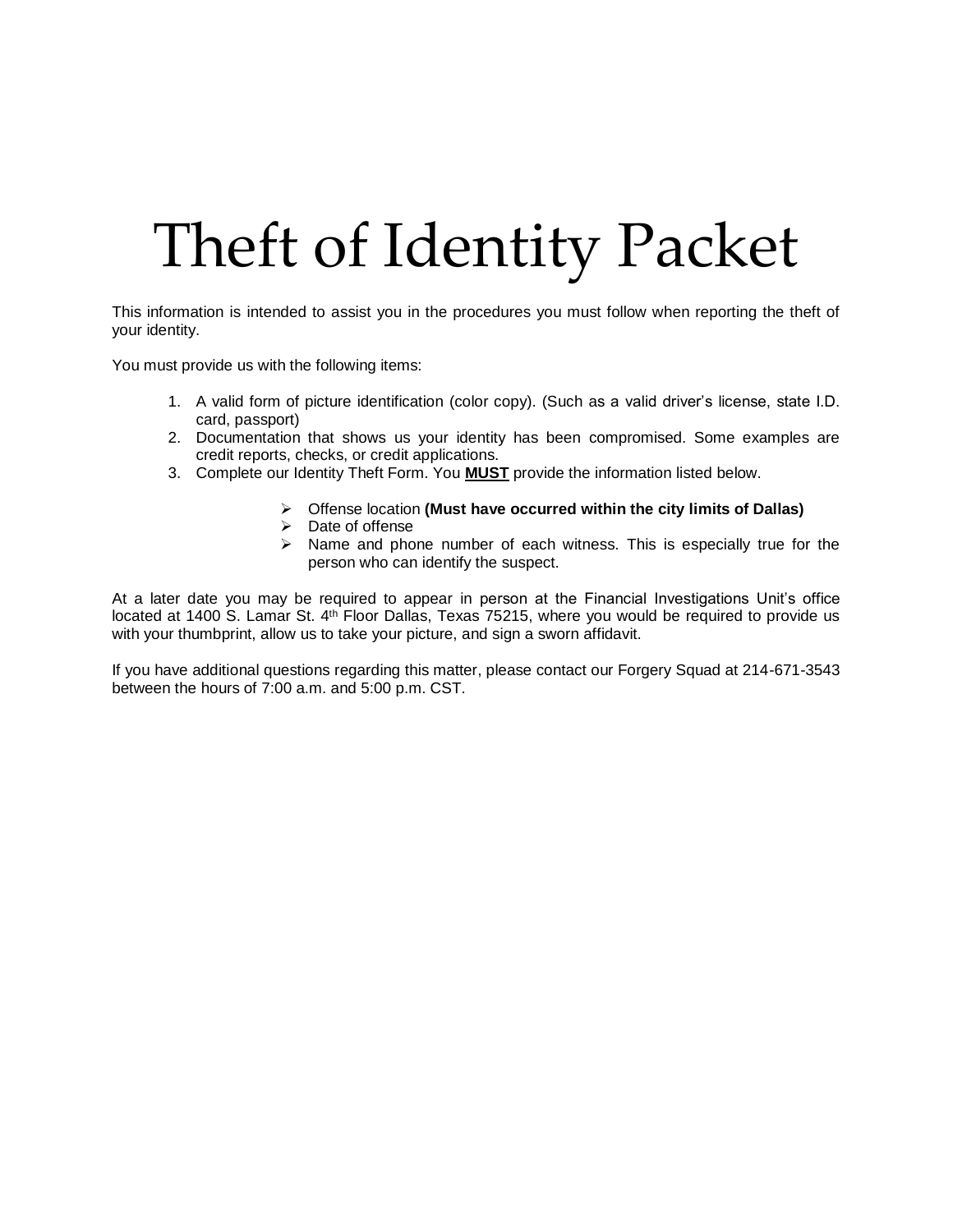## **IDENTITY THEFT COMPLAINT FORM DALLAS POLICE DEPARTMENT – FORGERY SQUAD 1400 S. Lamar St., 4th Floor DALLAS, TEXAS 75215 PHONE 214-671-3543**

| *This information must be included.                                                                                                    | Email: forgery-dpd@dallascityhall.com                                                        |
|----------------------------------------------------------------------------------------------------------------------------------------|----------------------------------------------------------------------------------------------|
| *1. Complainant's Name                                                                                                                 | Complainant's Race/Sex/D.O.B.                                                                |
| Complainant's Address                                                                                                                  | *Home Phone                                                                                  |
|                                                                                                                                        | *Work Phone                                                                                  |
|                                                                                                                                        | Cellular Phone                                                                               |
|                                                                                                                                        | Email:                                                                                       |
| What is your Social Security Number?                                                                                                   | What is your Drivers License Number?<br>*Please include a color copy of your identification. |
| How were you notified that your identity was used?                                                                                     |                                                                                              |
|                                                                                                                                        |                                                                                              |
|                                                                                                                                        |                                                                                              |
|                                                                                                                                        |                                                                                              |
| *What was the date your identity was first used?                                                                                       |                                                                                              |
| *2. Identity used to:                                                                                                                  |                                                                                              |
| Obtain Credit/Card/s                                                                                                                   | Go to $# 3$                                                                                  |
| Open Checking Account/s                                                                                                                | Go to $# 4$                                                                                  |
| Counterfeit Checks                                                                                                                     | Go to $# 5$                                                                                  |
| 3. If Used to Open Credit / Cards:                                                                                                     |                                                                                              |
| How was Credit applied for:                                                                                                            |                                                                                              |
| In Store                                                                                                                               | if so, what is the address of the store                                                      |
| By Mail                                                                                                                                | Where were Credit cards sent:                                                                |
| By Phone                                                                                                                               |                                                                                              |
| By Internet                                                                                                                            | Your address, to another address, if another address,                                        |
|                                                                                                                                        | What is that address?                                                                        |
| If in a Store, who is teller or clerk who handled transaction: Name/phone number                                                       |                                                                                              |
| Can they identify the suspect?                                                                                                         | Does the store have video?                                                                   |
| *Do you have a copy of the credit card application?                                                                                    | Yes<br>No                                                                                    |
| *Do you have copies of your credit report?                                                                                             |                                                                                              |
|                                                                                                                                        | Yes<br>No                                                                                    |
| *Do you have documentation showing your information was used?<br><u>*YOU MUST PROVIDE ONE OF THESE ITEMS IN ORDER TO FILE A REPORT</u> | Yes<br>No                                                                                    |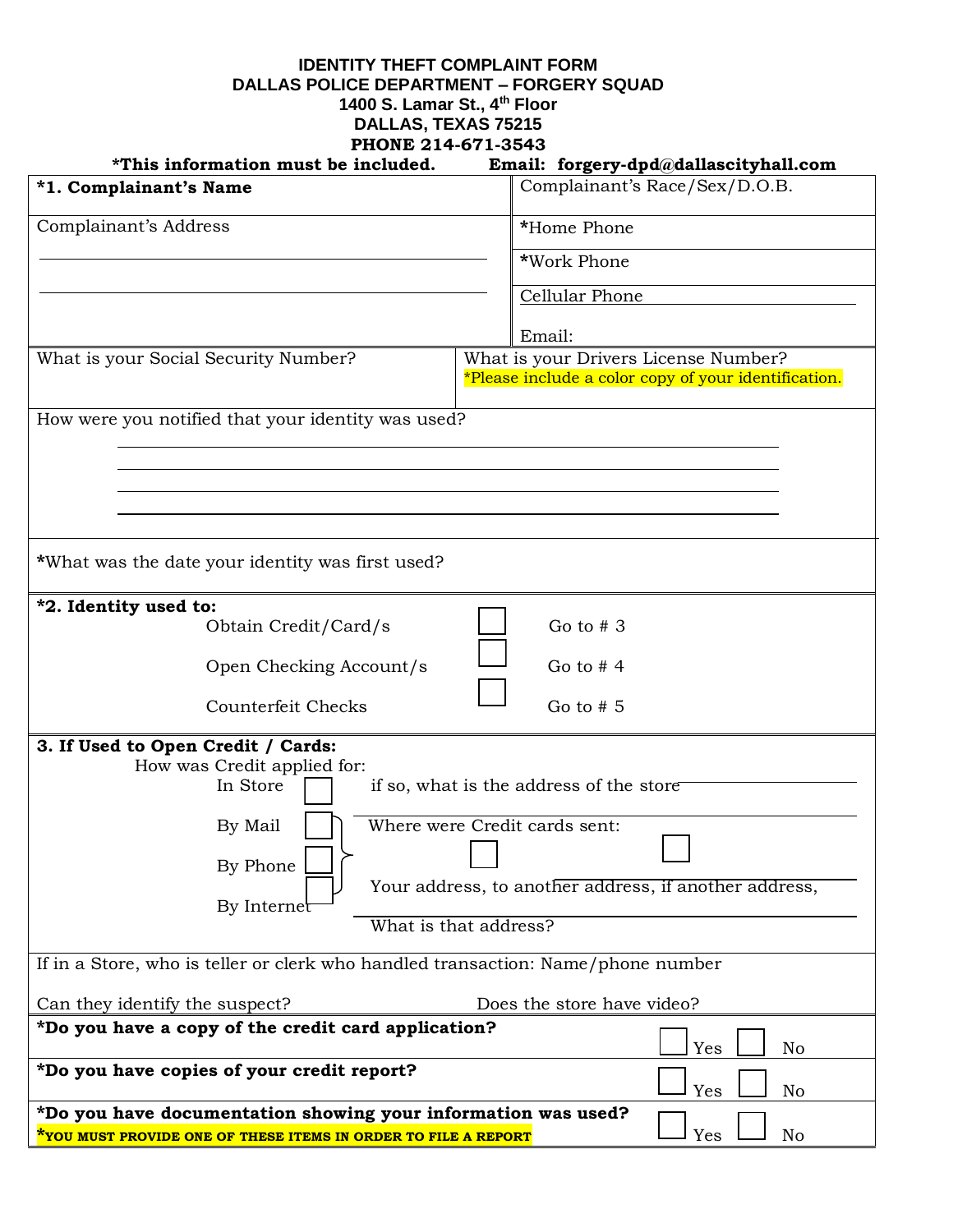| 4. If to Open a Checking Account:                                                            |  |
|----------------------------------------------------------------------------------------------|--|
| How was account opened:                                                                      |  |
| If so, what is the Bank and the address where the account<br>In person<br>was opened:        |  |
| By phone<br>what address were the checks sent to:<br>By Internet                             |  |
| If account opened in person who was the teller who handled the transaction: Name and contact |  |
| phone number:<br>Can they<br>identify the Suspect?                                           |  |
| Yes<br>N <sub>o</sub>                                                                        |  |
| 5. Counterfeit checks:                                                                       |  |
| What information was used:                                                                   |  |
|                                                                                              |  |
| Drivers License<br>Address<br>Other<br>Name                                                  |  |
| Yes<br>N <sub>o</sub><br>Was information printed on the checks?                              |  |
| Where was the check presented? Name and address of the Business : —                          |  |
|                                                                                              |  |
| Who is the teller? Name and contact phone number.                                            |  |
| Yes<br>Can they Identify the suspect?<br>No                                                  |  |
| Yes<br>N <sub>o</sub><br>Does the Business have video tape?                                  |  |
| $\Box$ Yes $\Box$ No<br>Was Identification presented?                                        |  |
| If so was it a: Drivers License/State issued Identification card<br>Number                   |  |
| <b>State</b>                                                                                 |  |
| Alien registration Card<br>Number                                                            |  |
| Number<br>Social Security Card                                                               |  |
| Other type of identfication<br>What                                                          |  |
| 6. Suspect information:<br>Race / Sex / Age / Ht / Wt / Eyes / Hair /<br>Clothes<br>Name     |  |
| Yes<br>No<br>Do you know the suspect?<br>if Yes, what is their name and information:         |  |